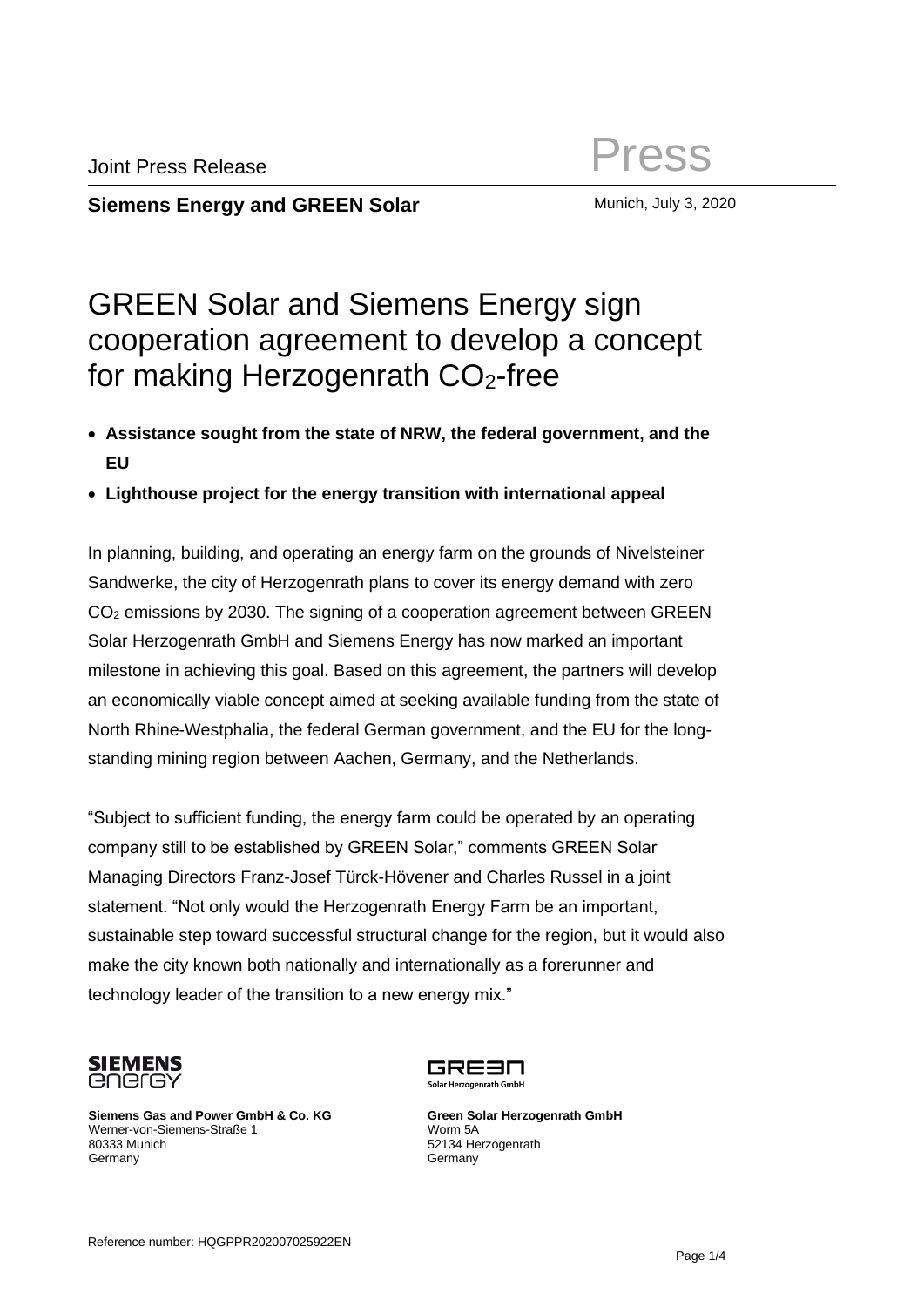Siemens project manager Dr. Thomas Neuenhahn agrees: "We're talking about a lighthouse project for a successful energy transition in Germany, one that has international appeal. We welcome the opportunity to make a substantial contribution to these efforts as part of a strong team with our partner GREEN Solar Herzogenrath." Siemens Energy offers a wide range of flexible, decentralized energy solutions, such as balancing energy supply and demand with battery storage systems for supporting transmission grids, and power-to-X technology for generating hydrogen.

Building on an existing solar farm operated by GREEN Solar, the concept involves, among other things, expanding the generation of power from solar energy as well as building a number of wind turbines. The power generated from renewable sources will be stored and converted into electricity during times when no energy is produced from sun and wind, and supplied to homes in Herzogenrath, a city of 46,000 residents. The heat produced through these processes as well as that generated from renewable sources will be used to supply local households with "green" heat via district heating networks.

The "CO2-free Herzogenrath" concept project also provides for not only making the generated electricity available to the city's households, but also to enable its use for the growing number of electric vehicles. Local industrial companies are also expected to be brought on board the project through their decarbonization activities.

Specifically, the concept is intended to provide the most energy-efficient connection and most economical combination of solar power plants, wind turbines, batteries, CHP and combined cycle power plants, as well as heat and hydrogen storage systems. This also includes the entire logistics for transporting the energy to end users based on demand.

Siemens Gas **and Power GmbH & Co. KG** Werner-von-Siemens-Straße 1 80333 Munich **Germany** 

**Green Solar Herzogenrath GmbH** Worm 5A 52134 Herzogenrath **Germany**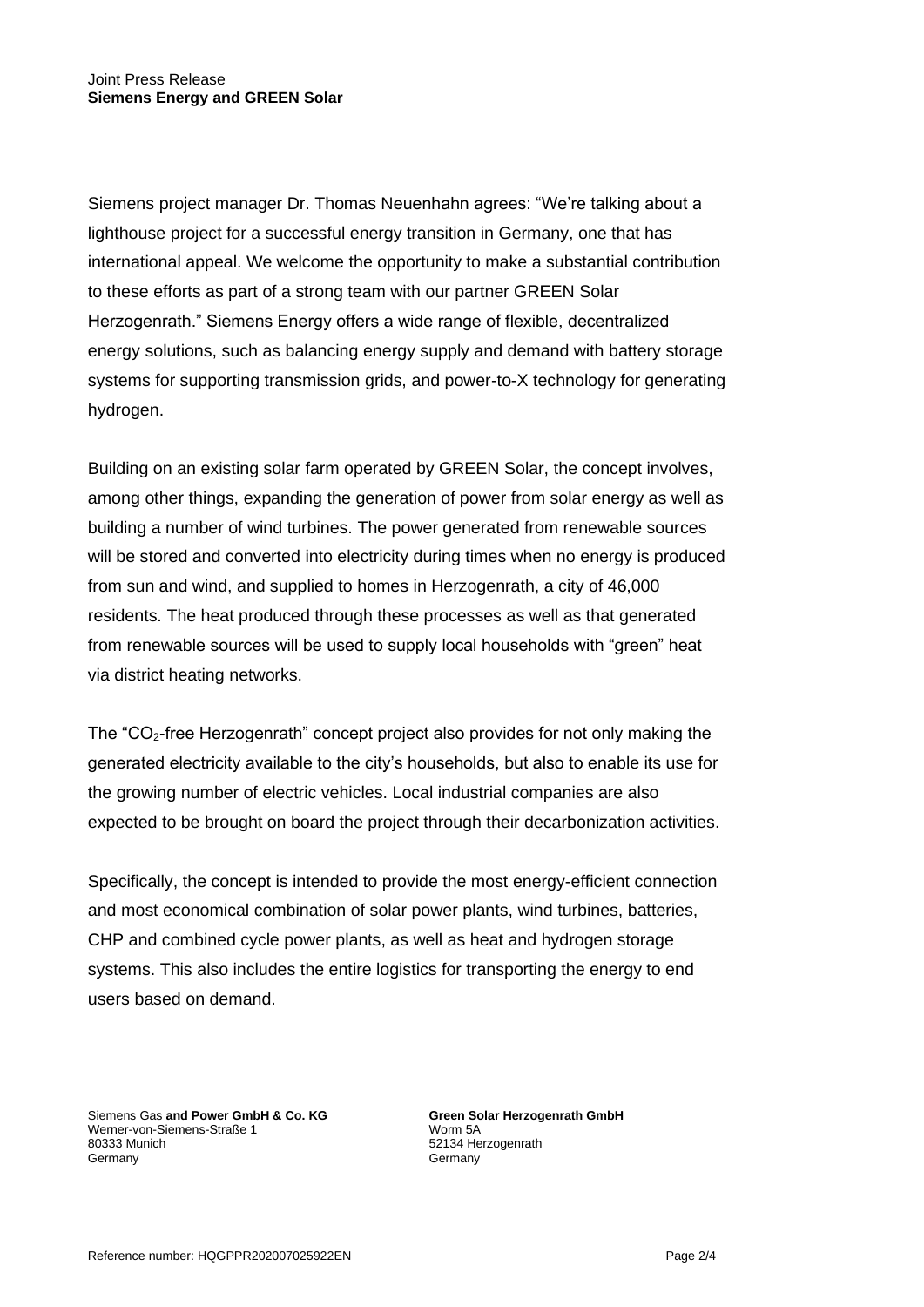A hydrogen production facility is also in the works. With the aid of the latest Silyzer 300 technology from Siemens, excess electricity will be converted into hydrogen by means of electrolysis and either stored or used for operating cars. However, this hydrogen may also be employed to decarbonize trucks, buses, trains, and industrial plants, for example for CO2-free drying of sands at Nivelsteiner Sandwerke.

This press release and press press pictures and further material is available at [sie.ag/2C1SYHI.](https://sie.ag/2C1SYHI)

## **Contact for journalists**

Georg Lohmann Phone: +49 172-2124840 E-mail: [lohmann.georg@siemens.com](mailto:lohmann.georg@siemens.com)

## Follow us on Twitter at: [www.twitter.com/siemens\\_energy](http://www.twitter.com/siemens_energy)

**Siemens Gas and Power GmbH & Co. KG** is the global energy business of the Siemens group, which has been working with its customers on solutions for the evolving demands of industry and society for more than 150 years. With planned stock listing, Siemens' energy business will operate independently as Siemens Energy in the future. It will offer broad expertise across the entire energy value chain, along with a comprehensive portfolio for utilities, independent power producers, transmission system operators, the oil and gas industry, and other energy-intensive industries. With its products, solutions, systems, and services, Siemens Energy will address the extraction, processing, and transport of oil and gas as well as power and heat generation in central and distributed thermal power plants, and power transmission and technologies for the energy transformation, including storage and sectorcoupling solutions. The majority stake in Siemens Gamesa Renewable Energy will round out its future-oriented portfolio. With its commitment to leading the way in decarbonization of the global energy system, Siemens Energy will be a partner of choice for companies, governments, and customers on their path to a more sustainable future. With around 90,000 employees worldwide, Siemens Energy will help shape the energy systems of today and tomorrow. [www.siemens-energy.com.](http://www.siemens-energy.com/)

**GREEN Solar Herzogenrath GmbH** is a company belonging to EWV Energie- und Wasser-Versorgung GmbH and n.s.w. energy gmbh (a subsidiary of Nivelsteiner Sandwerke und Sandsteinbrüche GmbH), as well as the city of

Siemens Gas **and Power GmbH & Co. KG** Werner-von-Siemens-Straße 1 80333 Munich Germany

**Green Solar Herzogenrath GmbH** Worm 5A 52134 Herzogenrath **Germany**